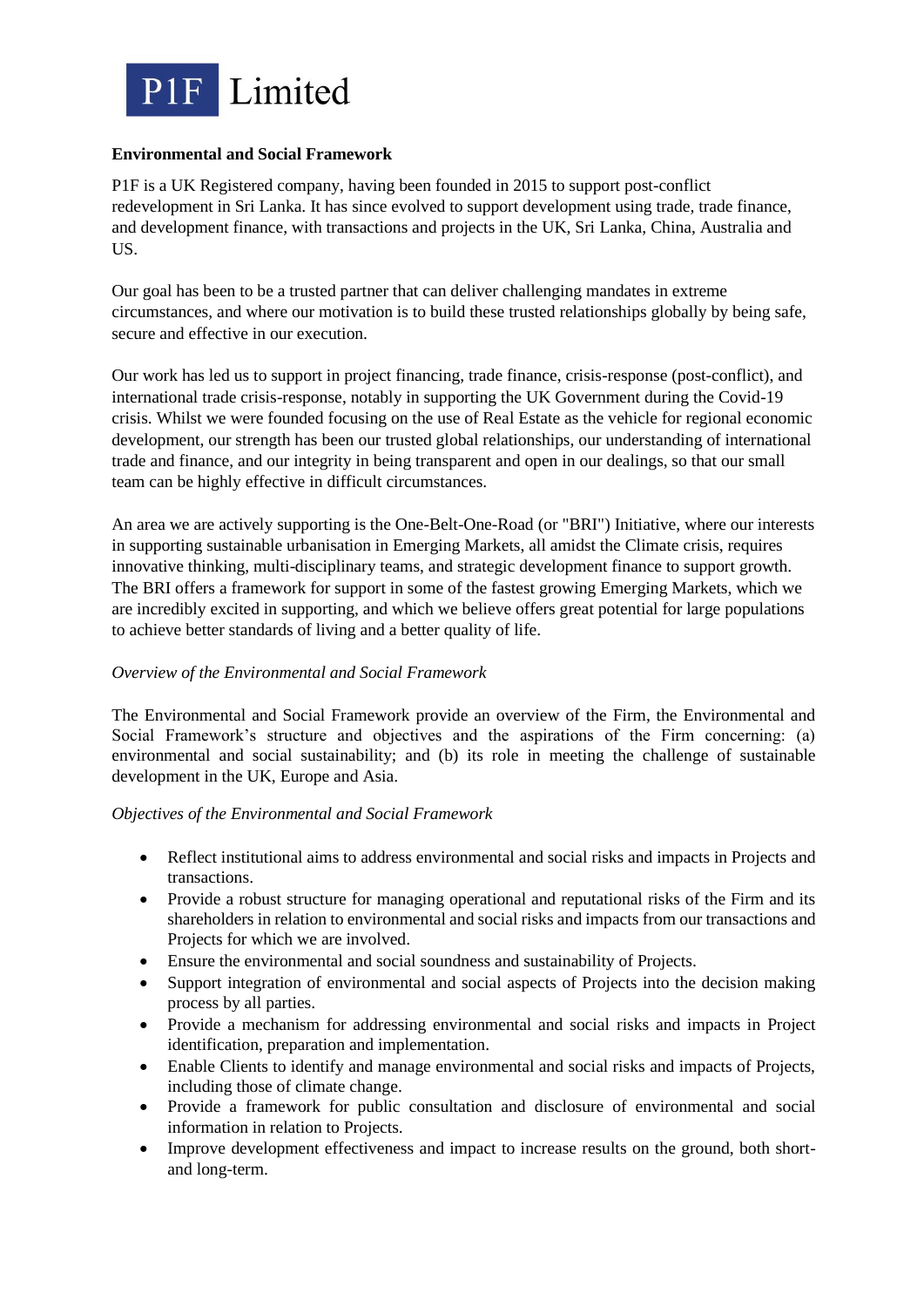

- Support Clients, through the Firm's financing of Projects, to implement their obligations under national environmental and social legislation (including under international agreements adopted by the member) governing these Projects.
- Facilitate cooperation on environmental and social matters with development partners.

### *Vision*

In order to meet the challenges of sustainable development in the UK, Europe and Asia, the Firm seeks to provide:

- **Insight.** Share insight and cutting-edge knowledge on the emerging issues and key trends that drive sustainable infrastructure and interconnectivity in the UK, Europe and Asia.
- **Innovation.** Develop new and sustainable approaches to meet the UK, Europe and Asia's infrastructure challenges, in partnership with government, multilateral development banks, bilateral development organizations, private sector and civil society.
- **Investment.** Provide financial resources to support the development and operation of new and existing infrastructure in a cost-effective, sustainable and timely manner.
- **Integration.** Assure integration of environmental and social sustainability as a core element in the Firm's policies and the Projects it finances.
- **Integrity.** Operate in a transparent manner to promote institutional and individual integrity as key values in development.

## *Integration of Environmental and Social Sustainability*

The Firm supports infrastructure and interconnectivity to promote economic growth and improve the lives of people in the UK, Europe and Asia. Consistent with the Sustainable Development Goals (SDGs), the Firm recognizes the need to address the three dimensions of sustainable development – *economic*, *social* and *environmental* – in a balanced and integrated manner. In addressing the development challenges of the UK, Europe and Asia, the Firm subscribes to the principles of sustainable development in the identification, preparation and implementation of Projects.

#### *Social Development and Inclusion*

The Firm believes that social development and inclusion are critical for sound development. For the Firm, inclusion means empowering people to participate in, and benefit from, the development process in a manner consistent with local conditions. Inclusion encompasses policies to promote equity of opportunity and non-discrimination. It also embraces action to remove barriers against vulnerable groups, who are often excluded from the development process, and to ensure that their voices can be heard. In this regard, the Firm seeks, through the Projects it finances, to be supportive of these human rights and to encourage respect for them, in a manner consistent with its Articles of Agreement.

#### *Role in Decision-making*

For the principles of environmental and social sustainability to be effectively integrated into policies and Projects, the Firm believes that they should become part of routine decision-making processes and that environmental and social risks and impacts should receive full consideration in the identification, preparation, implementation and evaluation of all Projects.

### *Leading Role of the Client*

The Firm's Clients, whether public or private, are responsible for successful preparation and implementation of their Projects, including management of the environmental and social risks and impacts of these activities. The Firm aims to work in a cooperative manner – by providing expert advice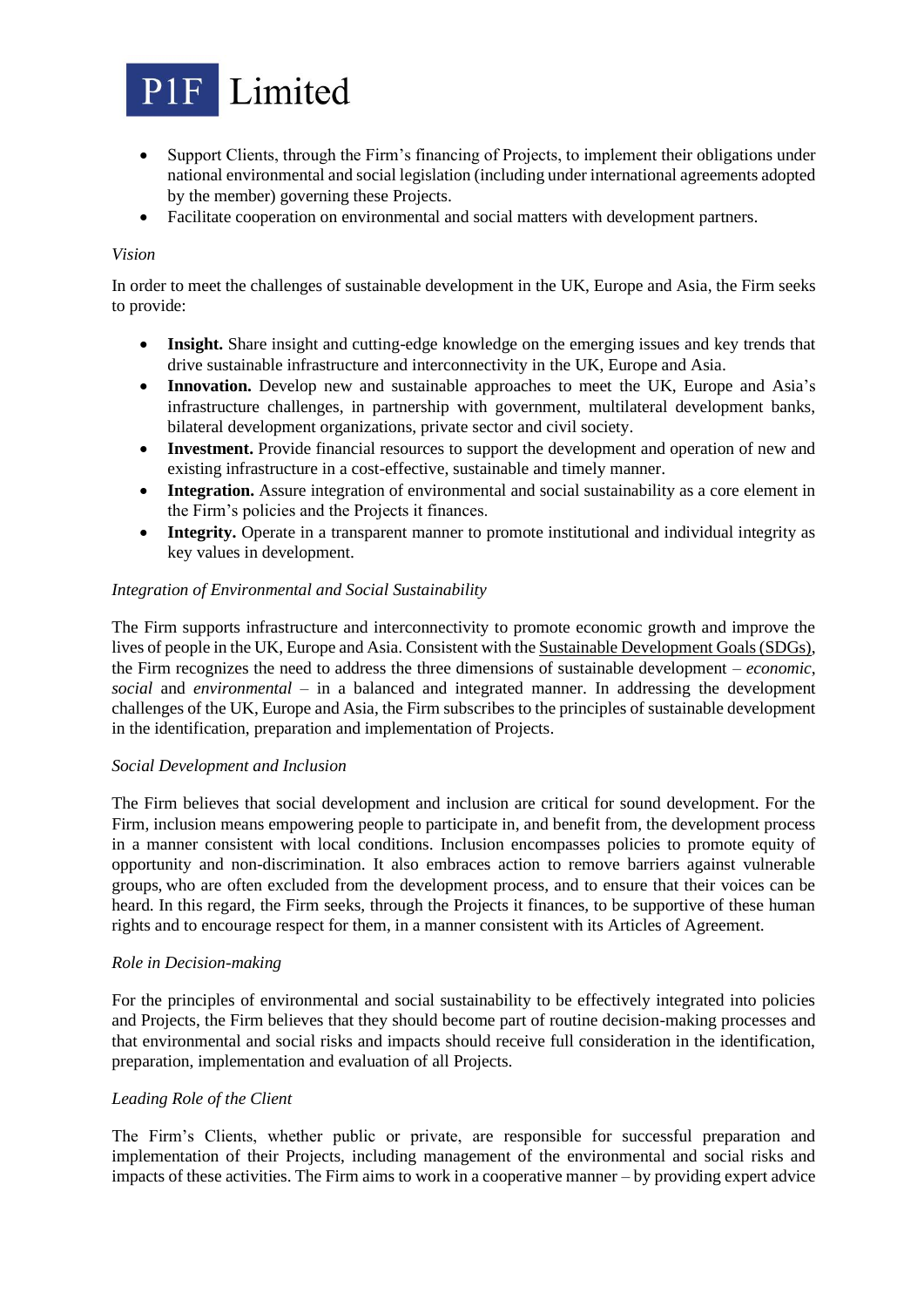

and oversight from its staff, supplemented by specialized consultants – to support its Clients in integrating consideration of environmental and social risks and impacts into their Projects.

## *An Emphasis on Implementation*

The Firm considers that the management of environmental and social risks and impacts is central to the success of a Project. The collective experience of the investment funds, development banks and bilateral development organizations in assisting their clients to manage environmental and social risks and impacts shows the importance of effective implementation of environmental and social management plans. The Firm supports Clients in the effective implementation of such plans for their Projects, through active field-based supervision, monitoring and verification, implementation support and institutional strengthening.

### *Strengthening of Country and Corporate Systems*

The Firm considers that strong country and corporate systems are crucial to the management of environmental and social risks and impacts and assists in strengthening them through a variety of mechanisms in both the public and the private sectors.

### *Stakeholder Engagement*

The Firm believes that transparency and meaningful consultation is essential for the design and implementation of a Project and works closely with its Clients to achieve this objective.

### *Importance of Gender Equality*

The Firm recognizes the importance of gender equality for successful and sustainable economic development and the need for inclusiveness and gender responsiveness in the Projects it supports. The Firm supports its Clients to identify potential gender-specific opportunities as well as gender-specific adverse risks and impacts under their Projects and to develop mitigation measures to avoid or reduce such impacts and risks.

## *Treatment of Labour*

The Firm recognizes the important role played by workers and their representatives in the development process and their contribution to sustainable economic growth. It believes that the following measures contribute to the quality of the Project: providing workers with living wages, safe and healthy working conditions and putting measures in place to prevent accidents, injuries and disease; avoiding activities involving forced labour and harmful or exploitative forms of child labour; having good human resources management; and having a sound labour management relationship based on equal opportunity, fair treatment, non-discrimination, freedom of association, right to collective bargaining and access to grievance mechanisms, consistent with the national law (including international agreements adopted by the member) governing the Project.

## *Measures for Climate Change*

The Firm supports the three aims of the Paris Agreement of December 2015 to *strengthen the global response to the threat of climate change*, which are related to **mitigation**, **adaptation** and the **redirection** of financial flows. It supports the global adaptation goal of enhancing adaptive capacity, strengthening resilience and reducing vulnerability to climate change. The Firm plans to prioritize investments promoting greenhouse gas emission neutral and climate resilient infrastructure, including actions for reducing emissions, climate proofing and promotion of renewable energy.